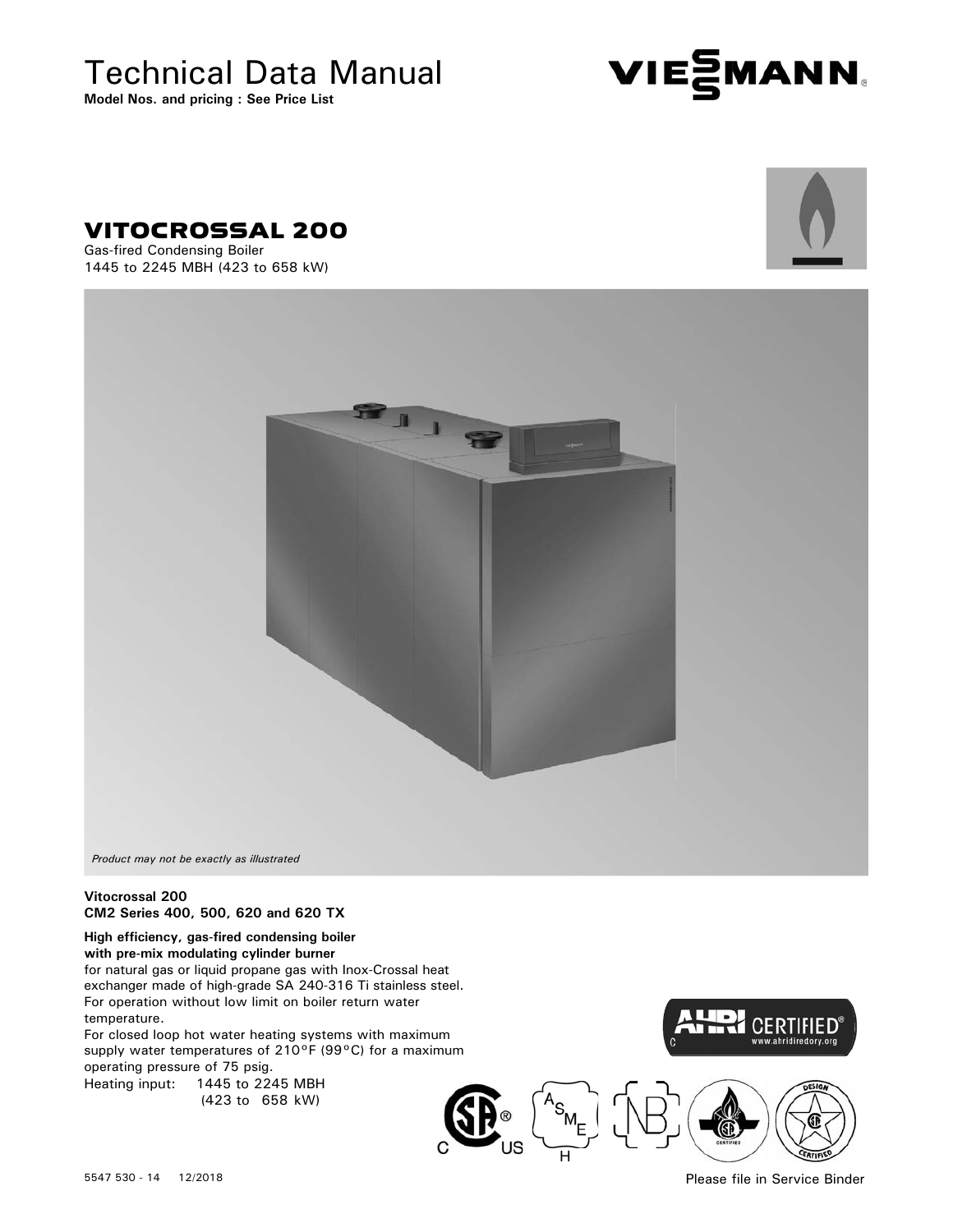#### **Benefits at a glance:**

- Inox-Crossal heat exchanger surface made of high grade SA 240-316 Ti stainless steel for high operational reliability and long service life.
	- Easy dispersal of condensate through vertical gas flues; therefore no concentration of condensate.
	- Increased self-cleaning effect through smooth stainless steel surfaces.
- $\blacksquare$  Highly efficient heat transfer and high condensation rate through
	- highly turbulent flow of flue gas through the heat exchanger.
	- boiler water and hot gases flowing in counter flow.
- Efficiency up to 98% through intensive condensation. The flue gas temperature is only approximately 9-27°F (5-15°C) above boiler return temperature (see chart below).
- Clean combustion through perfect match of burner and boiler, low combustion chamber loading and straight-through combustion chamber.
- Easy handling in boiler rooms through particularly low build height and weight.
- Easy installation and elimination of wiring mistakes п with Viessmann pre-wired plug-in system.
- п Heating boiler, heating system control, domestic hot water storage tank and all other Viessmann system technology components are coordinated to one another.

 All components are design-matched for quick installation.

- Pre-mix cylinder burner for environmentally-friendly ш operation with a modulation range from 20 to 100%.
- All hydronic connections can be fitted from above.
- п Economical and safe heating system operation through Vitotronic digital control system with communication capability. Tailored to every need, covering all known control strategies and applications.

 Standard LON BUS for complete integration into building management systems.

- Particularly quiet operation. п
- High altitude operation up to 10,000 ft. (3000 m) п with a simple electronic adjustment.



Vitocrossal 200 boiler efficiency dependent on system

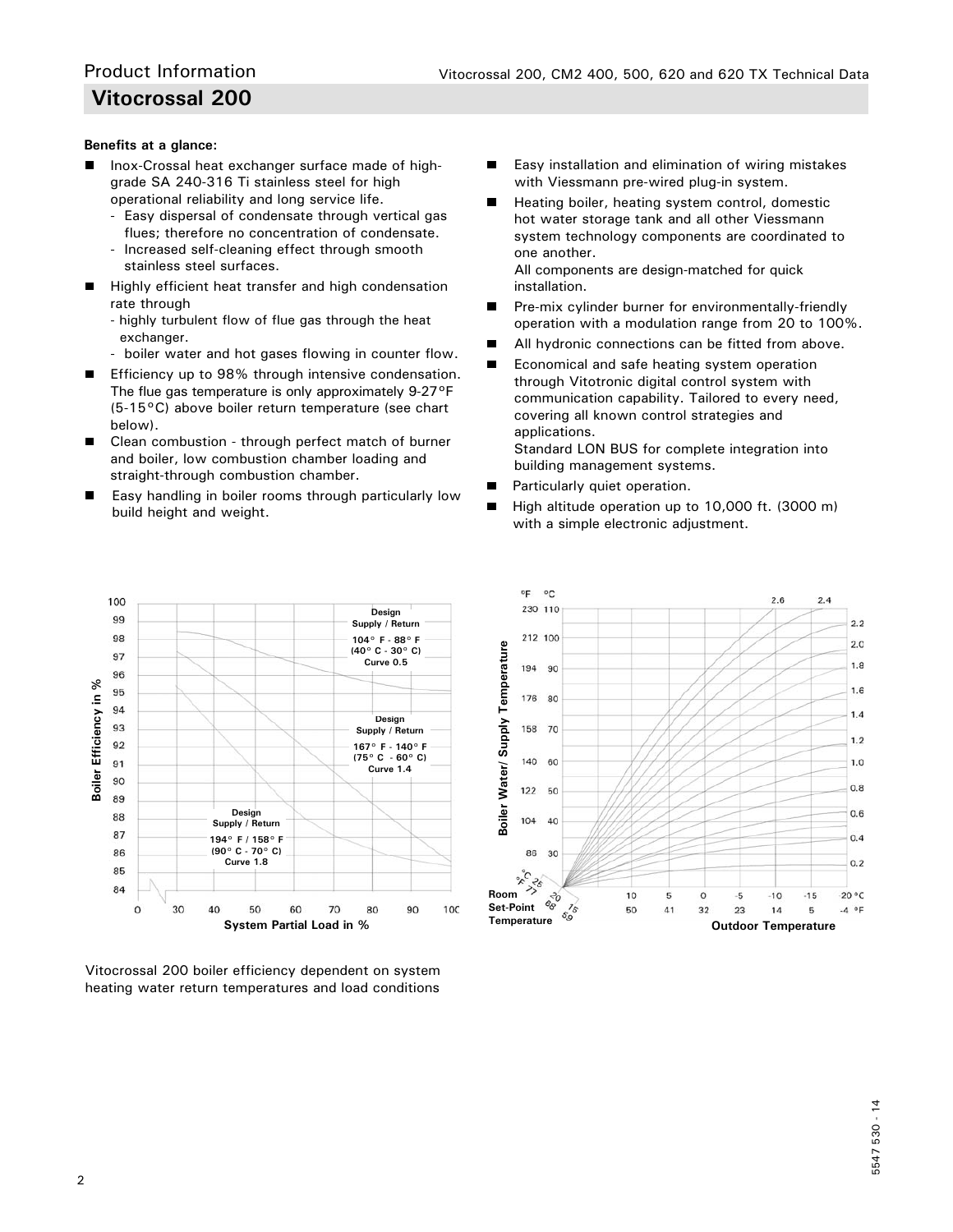**Boiler Efficiency Curve** 100% 98% 96% 94% Efficiency % 92% 90% 88%  $86%$ <sub>70</sub> 80 90 100 110 120 130 140 150 Return Temperature °F  $-$  - CM2 620 High Fire  $*$  -  $-$  - CM2 500 High Fire - CM2 400 High Fire \*CM2 - 620 TX will have an efficiency curve slightly higher than the CM2-620





#### **Legend**

- A Supply/return temperature of 176/140°F (80/60°C)
- $(B)$  Supply/return temperature of 158/122°F (70/50°C)
- C Supply/return temperature of 140/104°F (60/40°C)
- D Supply/return temperature of 122/86°F (50/30°C)
- $E$  Supply/return temperature of 104/68°F (40/20°C)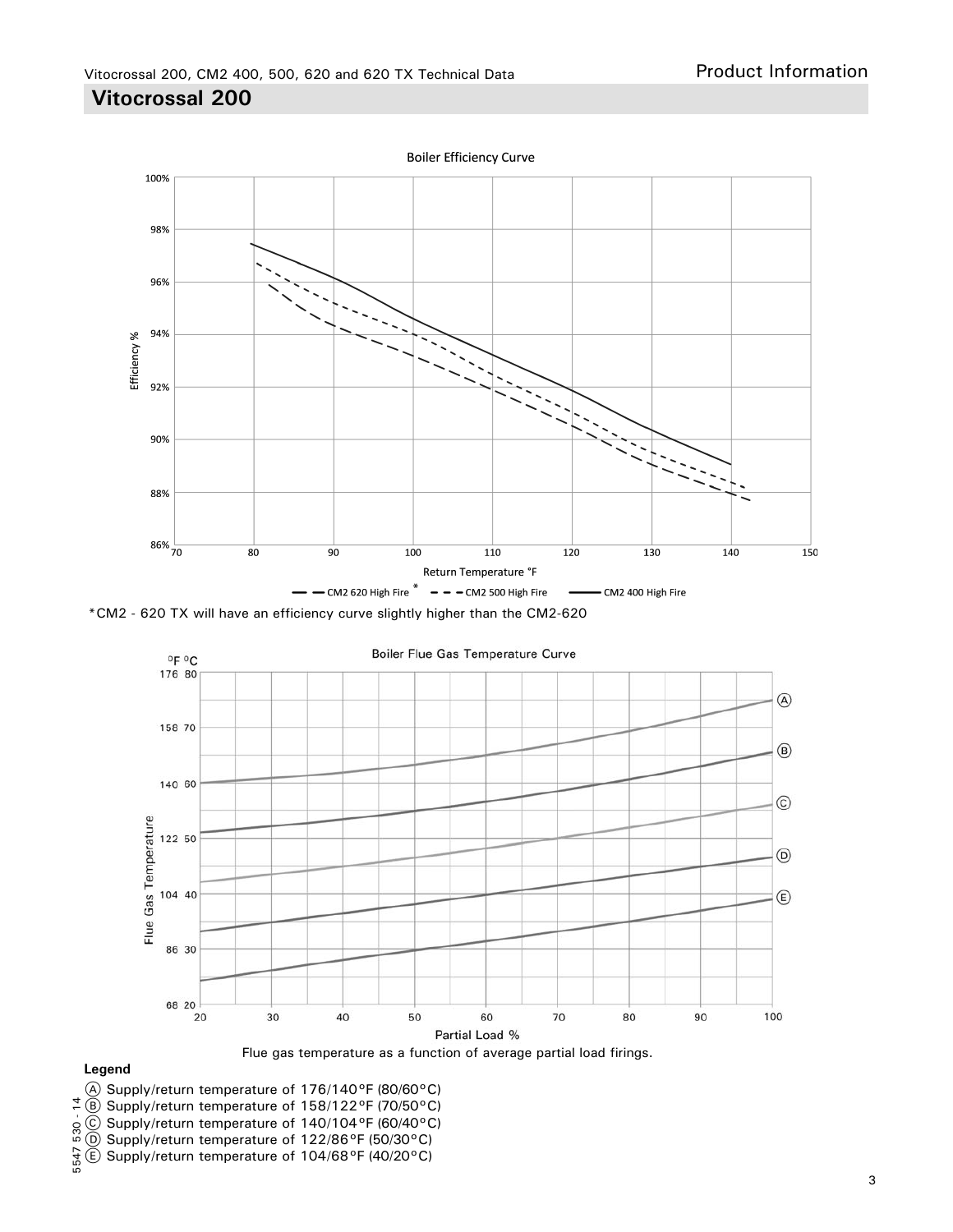

#### **Legend**

- A Stainless steel Inox-Crossal heat exchanger
- B Highly effective thermal insulation
- C Water-cooled stainless steel combustion chamber
- D Wide water passageways good natural circulation
- E Modulating MatriX cylinder burner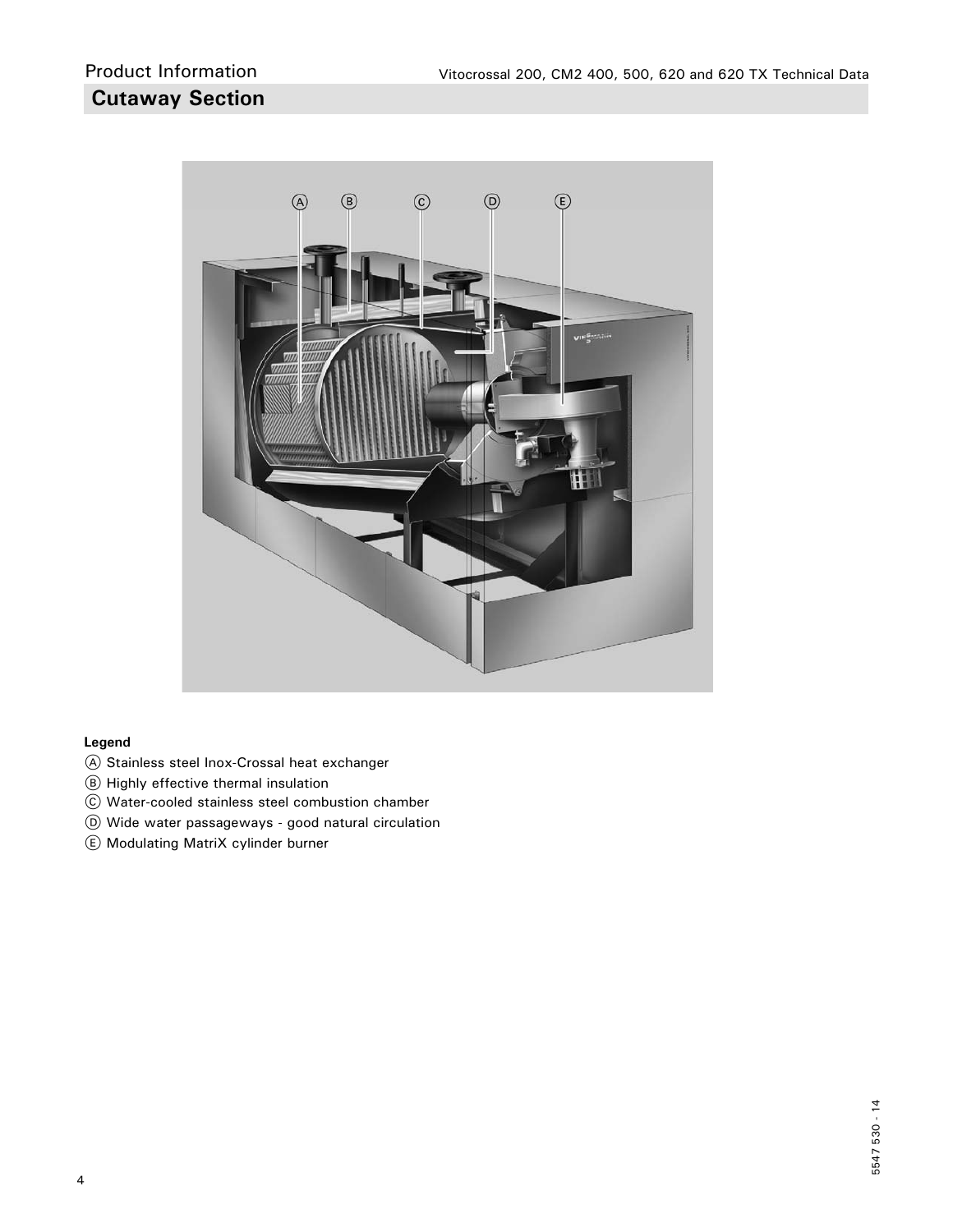## **Technical Data**

| <b>Boiler Model</b>               | CM <sub>2</sub>    | 400              | 500            | 620           | 620 TX         |
|-----------------------------------|--------------------|------------------|----------------|---------------|----------------|
| Input                             | <b>MBH</b>         | 1445             | 1800           | 2245          | 1999*3         |
|                                   | (kW)               | (423)            | (527)          | (658)         | (585)          |
| <b>Minimum Input NG</b>           | <b>MBH</b>         | 287              | 358            | 450           | 450            |
|                                   | (kW)               | (84)             | (105)          | (132)         | (132)          |
| <b>Minimum Input LPG</b>          | <b>MBH</b>         | 351              | 440            | 545           | 545            |
|                                   | (kW)               | (103)            | (129)          | (160)         | (160)          |
| Output                            | <b>MBH</b>         | $1372 * 1$       | $1710 * 1$     | $2132 * 1$    | 1899*2         |
|                                   | (kW)               | (402)            | (501)          | (625)         | (556)          |
| <b>Net AHRI rating</b>            | <b>MBH</b><br>(kW) | 1193<br>(350)    | 1487<br>(436)  | 1854<br>(543) | 1651<br>(484)  |
| <b>Combustion efficiency</b>      | %                  | $95.1 * 1$       | $95.1 * 1$     | $95.1 * 1$    | $95.1*2$       |
| <b>Thermal efficiency</b>         | %                  | $95.0 * 1$       | $95.0 * 1$     | $95.0 * 1$    | $95.0*2$       |
| Overall length(e)                 | in.                | $89\frac{1}{2}$  | $95^{5}/8$     | $100^{7}/8$   | $100^{7}/8$    |
|                                   | (mm)               | (2273)           | (2429)         | (2562)        | (2562)         |
| Overall width (c)                 | in.                | $42^{3}/8$       | $42^{3}/8$     | 443/8         | 443/8          |
| (including insulation)            | (mm)               | (1078)           | (1078)         | (1128)        | (1128)         |
| Overall height (a)                | in.                | $65^{5}/8$       | $65^{5}/8$     | 683/4         | 68%            |
| (including control unit) *4       | (mm)               | (1666)           | (1666)         | (1748)        | (1748)         |
| <b>Concrete boiler base</b>       |                    |                  |                |               |                |
| Length                            | in.                | $53\frac{1}{2}$  | 60             | 65            | 65             |
|                                   | (mm)               | (1360)           | (1520)         | (1650)        | (1650)         |
| Width                             | in.                | 42.5             | 42.5           | 44.5          | 44.5           |
|                                   | (mm)               | (1245)           | (1245)         | (1295)        | (1295)         |
| <b>Thickness</b>                  | in.                | $\overline{4}$   | $\overline{4}$ | 4             | $\overline{4}$ |
|                                   | (mm)               | (100)            | (100)          | (100)         | (100)          |
| Weight                            |                    |                  |                |               |                |
| Boiler body                       | Ib                 | 1136             | 1257           | 1488          | 1488           |
|                                   | (Kg)               | (515)            | (570)          | (675)         | (675)          |
| Complete with the burner, control | Ib                 | 1495             | 1662           | 1929          | 1929           |
| and thermal insulation            | (Kg)               | (678)            | (754)          | (875)         | (875)          |
| NOx @ 3% O <sub>2</sub>           |                    | $<$ 20 PPM $*$ 5 |                |               |                |

*\*1* Tested to U.S. Standards ANSI Z21.13/CSA 4.9 and AHRI, BTS-2000 Testing Standard Method to determine the efficiency of Commercial Heating Boilers.

*\*2* Tested to U.S. Standards ANSI Z21.13/CSA 4.9.

*\*3* Boilers with this maximum input rating is only offered in the USA.

*\*4* Add 1% in. (40 mm) when using seismic mounts (optional accessory).

*\*5* Optional low NOx certified by SCAQMD Natural Gas models available.

**Note:** For altitude operation up to 4,999 feet, derate the input capacity by 3%/1000 ft. For operation from 5,000 to 10,000 feet, with the electronic altitude adjustment made, derate the input capacity by an additional 0.6%/1000 ft. for a total derate of 18%.



 $-14$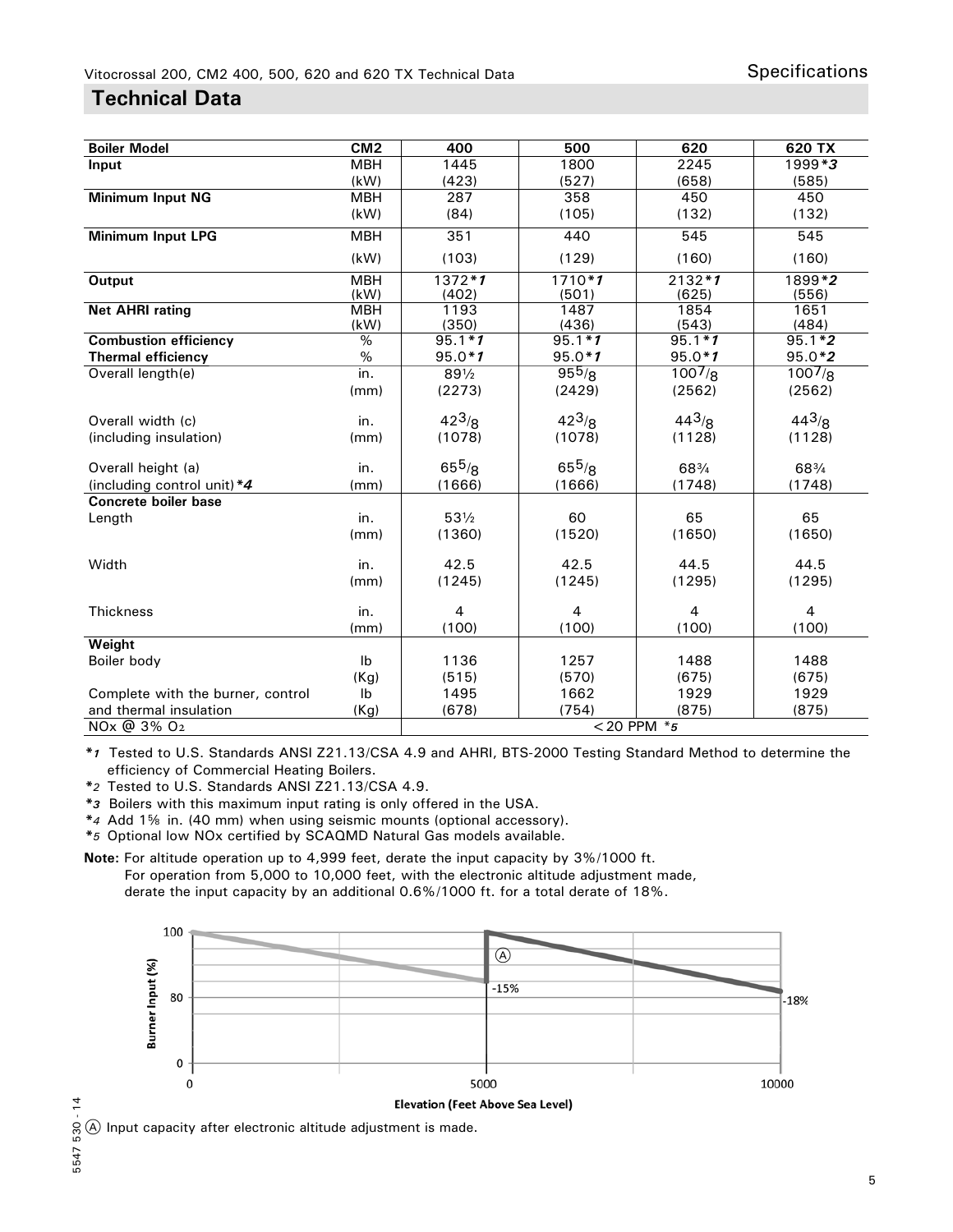## **Technical Data** *(continued)*

| <b>Boiler Model</b>                                | CM <sub>2</sub>              | 400                | 500                | 620                | 620 TX             |
|----------------------------------------------------|------------------------------|--------------------|--------------------|--------------------|--------------------|
| <b>Boiler Water Content</b>                        | <b>USG</b>                   | 104                | 112                | 131                | 131                |
|                                                    | (L)                          | (395)              | (425)              | (495)              | (495)              |
| Heat exchanger surface                             | ft <sub>2</sub>              | 166.6              | 208.6              | 234                | 234                |
| water cooled                                       | (m <sup>2</sup> )            | (15.5)             | (19.4)             | (21.7)             | (21.7)             |
| <b>Maximum Operating Temperature</b>               | $^{\circ}$ F ( $^{\circ}$ C) | 210 (99)           | 210 (99)           | 210 (99)           | 210 (99)           |
| Maximum Adjustable High Limit                      | $^{\circ}$ F ( $^{\circ}$ C) | 203 (95)           | 203 (95)           | 203 (95)           | 203 (95)           |
| <b>Maximum Operating Pressure</b>                  | psig                         | 75                 | 75                 | 75                 | 75                 |
| <b>Boiler Connections</b>                          | (bar)                        | (5)                | (5)                | (5)                | (5)                |
| Boiler supply and return (BS), (BR)                | in.                          | $\overline{4}$     | $\overline{4}$     | 4                  | 4                  |
| (ANSI flanges)                                     | (mm)                         | (100)              | (100)              | (100)              | (100)              |
| <b>Safety Supply</b>                               | in.                          | $1\frac{1}{4}$     | $1\frac{1}{4}$     | $1\frac{1}{4}$     | $1\frac{1}{4}$     |
| <b>Boiler Drain</b>                                | in.                          | 11/2               | $1\frac{1}{2}$     | $1\frac{1}{2}$     | 11/2               |
| Condensate Drain                                   | in.                          | $\frac{3}{4}$      | $\frac{3}{4}$      | $\frac{3}{4}$      | $\frac{3}{4}$      |
| Vent pipe                                          |                              |                    |                    |                    |                    |
| <b>Internal Diameter</b>                           | in.                          | 10                 | 10                 | 10                 | 10                 |
|                                                    | (mm)                         | (252)              | (252)              | (252)              | (252)              |
|                                                    |                              |                    |                    |                    |                    |
| <b>Combustion air</b>                              | in.                          | 10                 | 10                 | 10                 | 10                 |
| Internal Diameter*1                                | (mm)                         | (252)              | (252)              | (252)              | (252)              |
|                                                    |                              |                    |                    |                    |                    |
| <b>Flue Gas Values</b><br>temperature (at a return |                              |                    |                    |                    |                    |
| temperature of 86°F (30°C)                         |                              |                    |                    |                    |                    |
| at rated input                                     | $^{\circ}$ F                 | 113                | 113                | 113                | 113                |
|                                                    | $(^{\circ}C)$                | (45)               | (45)               | (45)               | (45)               |
| at partial load                                    | $^{\circ}$ F                 | 86                 | 86                 | 86                 | 86                 |
|                                                    | $(^{\circ}C)$                | (30)               | (30)               | (30)               | (30)               |
| Temperature (at a return                           |                              |                    |                    |                    |                    |
| temperature of 140°F (60°C)                        |                              |                    |                    |                    |                    |
| at rated input                                     | $^{\circ}$ F                 | 167                | 167                | 167                | 167                |
|                                                    | $(^{\circ}C)$                | (75)               | (75)               | (75)               | (75)               |
| Mass flow rate (of flue gas)                       |                              |                    |                    |                    |                    |
| at rated input                                     | lbs/h                        | 1276               | 1587               | 1986               | 1767               |
|                                                    | (kg/h)                       | (579)              | (720)              | (901)              | (802)              |
| at partial load                                    | lbs/h                        | 255                | 317                | 399                | 399                |
|                                                    | (kg/h)                       | (116)              | (144)              | (181)              | (181)              |
| Max. condensate flow rate                          |                              |                    |                    |                    |                    |
| for NG and LPG                                     | USG/h<br>(L/h)               | 14.0<br>(53)       | 17.4<br>(66)       | 21.9<br>(83)       | 19.5<br>(74)       |
| <b>Pressure</b>                                    |                              |                    |                    |                    |                    |
| at boiler flue outlet                              | рa                           | 70                 | 70                 | 70                 | 70                 |
| at rated input                                     | "w.c.                        | 0.28               | 0.28               | 0.28               | 0.28               |
| <b>Standby loss</b>                                |                              |                    |                    |                    |                    |
| at maximun input and steady                        |                              |                    |                    |                    |                    |
| state condition 180°F/80°F                         |                              |                    |                    |                    |                    |
| (82°C/27°C) supply and                             |                              |                    |                    |                    |                    |
| return water temperature                           | BTU/h (W)                    | 1878 (550)         | 2520 (738)         | 3367 (986)         | 3000 (879)         |
|                                                    | %                            | 0.13               | 0.14               | 0.15               | 0.15               |
|                                                    |                              |                    |                    |                    |                    |
| At boiler water temperature                        |                              |                    |                    |                    |                    |
| 158°F (70°C) [room temperature<br>68°F (20°C)]     |                              |                    |                    |                    |                    |
|                                                    | BTU/h (W)<br>%               | 4335 (1270)<br>0.3 | 5400 (1580)<br>0.3 | 6735 (1973)<br>0.3 | 6000 (1758)<br>0.3 |

*\*1* Combustion air diameter maybe reduced to 8 in. (200 mm) to achieve maximum equivalent length of 198 ft. (60 m)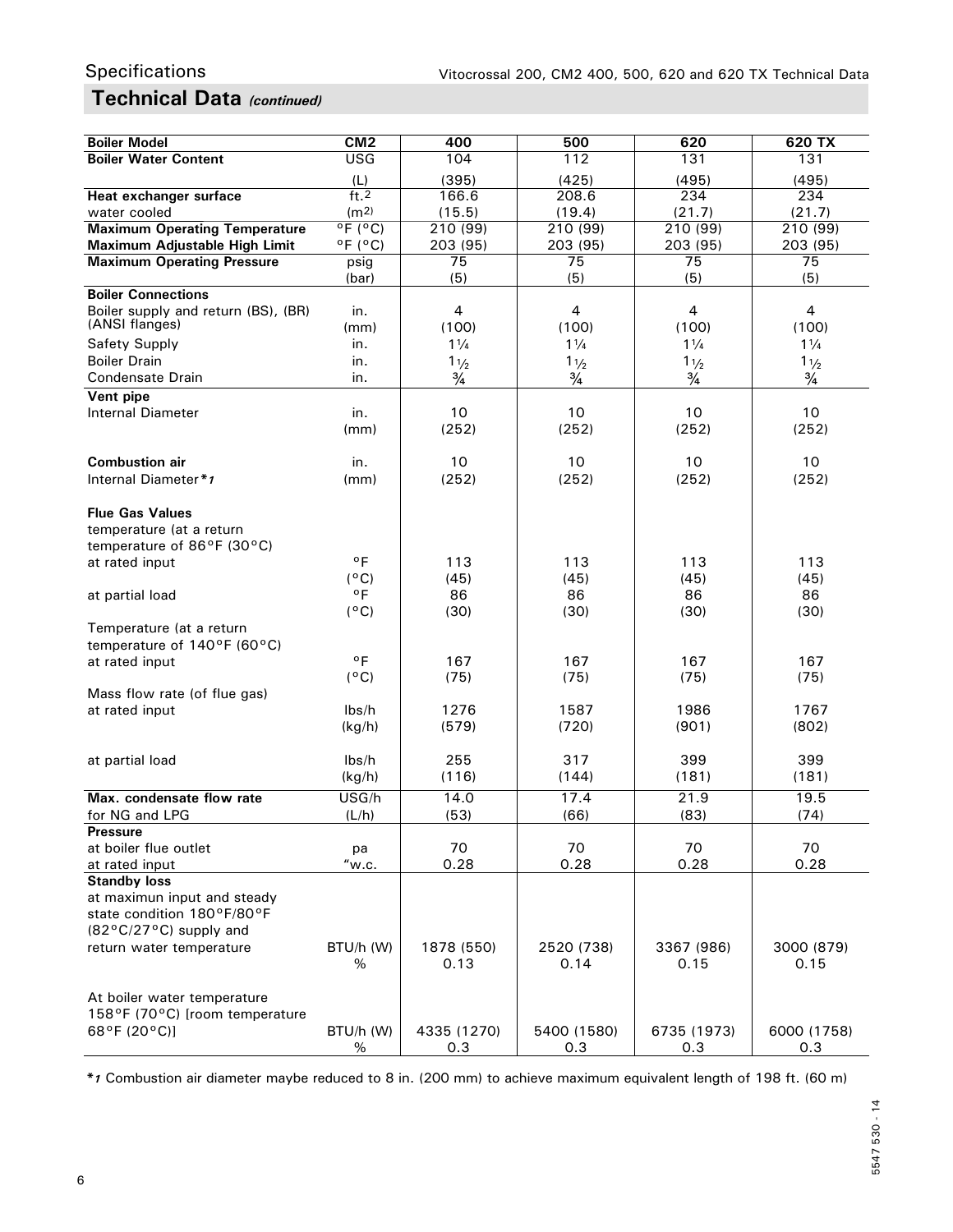# $\equiv$ F<sub>O</sub> ΓS ¦t ‡u



#### **Legend**

- A Boiler Length<br>B Boiler Width
- **Boiler Width**
- C Boiler Height<br>FO Flue outlet
- Flue outlet
- BO Boiler Inspection Opening<br>D Drain
- Drain
- CD Condensate drain
- BTS Boiler water temperature sensor
- CL Centerline of weight distribution (along the length of the pressure vessel only)<br>BR Boiler return
- Boiler return
- BS Boiler supply
- $SH$  Female connection R<sup>1</sup>/<sub>2</sub> for additional control equipment (e.g. fitting assembly with minimum and maximum pressure switch)
- SS safety supply (safety valve)
- FTS Flue gas temperature sensor

| <b>Dimensions</b> |                |                         |                         |                                      |                                 |
|-------------------|----------------|-------------------------|-------------------------|--------------------------------------|---------------------------------|
| Model CM2         |                | 400                     | 500                     | 620                                  | 620 TX                          |
| $a^*$             | in. (mm)       | $655$ (1666)            | $655$ (1666)            | 683/4 (1748)                         | 683/4 (1748)                    |
| $b^*$             | in. (mm)       | 561/4 (1428)            | 561/4 (1428)            | 591/2 (1511)                         | 591/2 (1511)                    |
| c                 | in. (mm)       | 423/8 (1078)            | 423/8 (1078)            | $443/8$ (1128)                       | $443/8$ (1128)                  |
| $d = B$           | in. (mm)       | 353/4 (910)             | 353/4 (910)             | 373/4 (960)                          | 373/4 (960)                     |
| e                 | $in.$ ( $mm$ ) | 891/2 (2273)            | $955$ (2429)            | $100^{7}$ / <sub>8</sub> (2562)      | $100^{7}$ / <sub>8</sub> (2562) |
| $\mathbf{f}$      | in. $(mm)$     | 851/4 (2163)            | 851/4 (2319)            | 963/4 (2455)                         | 963/4 (2455)                    |
| g                 | in. $(mm)$     | 463/4 (1187)            | $527/8$ (1343)          | 581/4 (1477)                         | 581/4 (1477)                    |
| $h = A$           | in. (mm)       | 59 (1497)               | 65 (1650)               | $703/8$ (1787)                       | $703/8$ (1787)                  |
|                   | in. $(mm)$     | $217_{8}$ (555)         | 283/4 (713)             | $33\frac{1}{2}$ (851)                | $33\frac{1}{2}$ (851)           |
| $j = BO$          | in. (mm)       | 4 (101)                 | 4 (101)                 | 4 (101)                              | 4 (101)                         |
| k                 | in. (mm)       | 341/4 (870)             | 341/4 (870)             | $345/8$ (879)                        | $345/8$ (879)                   |
|                   | in. $(mm)$     | 151/ <sub>8</sub> (383) | 171/ <sub>8</sub> (435) | $187_{8}$ (480)                      | $187_{8}$ (480)                 |
| m                 | $in.$ ( $mm$ ) | 10 (254)                | 12% (308)               | 133/4 (351)                          | 133/4 (351)                     |
| n                 | $in.$ ( $mm$ ) | $12\frac{1}{2}$ (318)   | $145/8$ (370)           | $16\frac{3}{8}(415)$                 | $16\frac{3}{8}(415)$            |
| o                 | in. $(mm)$     | $2\frac{3}{4}$ (70)     | $2\frac{3}{4}$ (70)     | $2^{5/8}$ (67)                       | $2^{5/8}$ (67)                  |
| $\mathsf{p}^*$    | in. $(mm)$     | $277/8$ (708)           | $277/8$ (708)           | 29 (736)                             | 29 (736)                        |
| $q^*$             | in. $(mm)$     | 531/2 (1360)            | $545/8$ (1387)          | 571/2 (1460)                         | 571/2 (1460)                    |
| $r = C^*$         | in. (mm)       | $583/8$ (1482)          | $593$ (1509)            | 621/4 (1582)                         | 621/4 (1582)                    |
| s                 | in. (mm)       | 233/4 (601)             | 233/4 (601)             | 23 <sup>3</sup> / <sub>4</sub> (601) | 23% (601)                       |
| $t^*$             | in. (mm)       | 9(229)                  | 9(229)                  | 9(229)                               | 9(229)                          |
| $u^*$             | in. $(mm)$     | $5^{7}_{8}$ (149)       | $5^{7}_{8}$ (149)       | $5^{7}_{8}$ (149)                    | $5^{7}_{8}$ (149)               |
| $\mathsf{v}$      | in. (mm)       | 51/4 (133)              | 51/4 (133)              | 51/4 (133)                           | 51/4 (133)                      |
| W                 | in. $(mm)$     | 593/4 (1510)            | $655$ (1666)            | 71 (1802)                            | 71 (1802)                       |
| X                 | in. $(mm)$     | 111/2 (293)             | 111/2 (293)             | 111/4 (285)                          | 111/4 (285)                     |

\* Add 1% in. (40 mm) when using seismic mounts (optional accessory).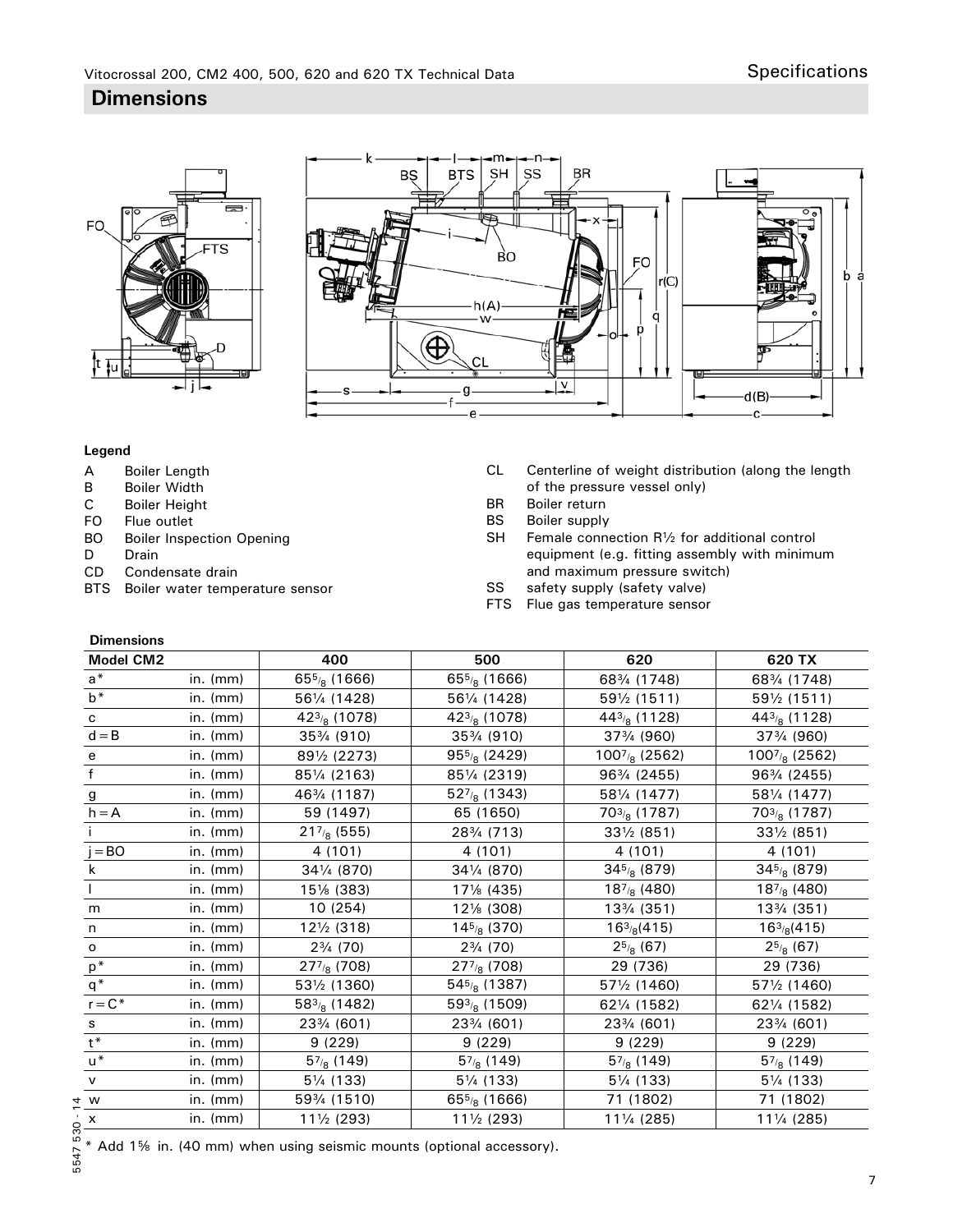## **Recommended Minimum Service Clearances**



**Legend**

A Boiler

Specifications

- (B) Burner
- *\*1* Clearance may be reduced to zero in multi-boiler installations, provided the side panel removal is not required.
	- **Note:** The burner, boiler control, condensate trap, venting and heat exchanger are still fully accessible from the front and rear of the boiler.
- *\*2* Clearance for vent pipe installation.

#### **Minimum clearances to combustibles**

To enable convenient installation and maintenance, observe the stated clearance dimensions. Maintain the minimum clearances where space is tight.

In the delivered condition, the boiler door hinge bracket is factory installed on the left side of the door. If required, the boiler door hinge bracket can be reinstalled on the right side of the door.

| CM <sub>2</sub> |                  | 400                   | 500         | 620/620 TX  |
|-----------------|------------------|-----------------------|-------------|-------------|
|                 | $a * 1$ in. (mm) | 20 (500)              | 20 (500)    | 20 (500)    |
|                 | $b *2$ in. (mm)  | 30 (760)              | 30 (760)    | 30 (760)    |
| C               | $in.$ ( $mm$ )   | 20 (500)              | 20 (500)    | 20 (500)    |
| d               | $in.$ ( $mm$ )   | 20 (500)              | 20 (500)    | 20 (500)    |
| е               | $in.$ ( $mm$ )   | 24 (600)              | 24 (600)    | 24 (600)    |
| f               | $in.$ (mm)       | 11 (280)              | 11 (280)    | 11 (280)    |
| g               | $in.$ (mm)       | $15\frac{1}{2}$ (395) | 151/2 (395) | 151/2 (395) |

#### **Mechanical room**

- Avoid air contamination by halogenated hydrocarbons (e.g. as in sprays, paints, solvents and cleaning agents)
- Avoid very dusty conditions
- Avoid high levels of humidity
- Protect against frost and ensure good ventilation, otherwise the system may suffer faults and damage. In rooms where air contamination from halogenated hydrocarbons is to be expected, operate the boiler only in balanced flue mode.

| <b>Boiler model CM2</b> | 400                                       | 500 | 620 | 620 TX |  |
|-------------------------|-------------------------------------------|-----|-----|--------|--|
| Top                     |                                           |     |     |        |  |
| Sides                   |                                           |     |     |        |  |
| Flue                    | As per vent manufacturer's specifications |     |     |        |  |
| Front                   |                                           |     |     |        |  |
| Floor                   | combustible                               |     |     |        |  |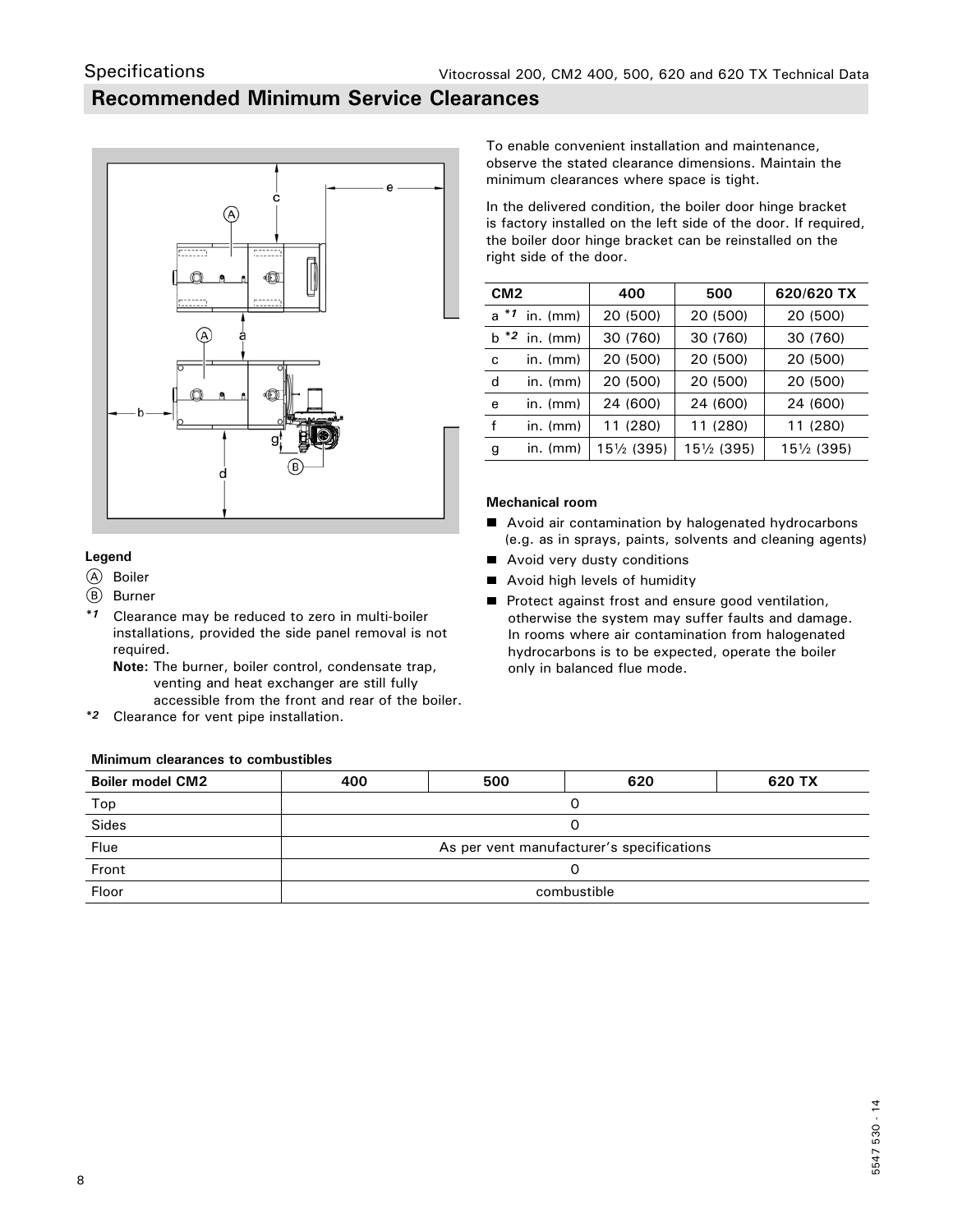## **Flow Rate**

#### **Pressure drop (primary circuit)**

The Vitocrossal 200 is only suitable for fully pumped hot water heating systems.



#### **Recommended Flow Rates CM2**

| <b>Boiler model</b> |         | 400   | 500   | 620   | 620 TX |
|---------------------|---------|-------|-------|-------|--------|
| 20°F $\Delta t$     | GPM     | 137.2 | 171.0 | 213.2 | 198.9  |
| 40°F $\triangle$ t  | GPM     | 68.6  | 85.5  | 106.6 | 95.0   |
| 11 °C $\Delta t$    | $m^3/h$ | 31.1  | 38.8  | 48.4  | 43.2   |
| 22°C $\triangle$ t  | $m^3/h$ | 15.5  | 19.4  | 24.2  | 21.6   |

 $\Delta t$  = temperature difference<br>This boiler does not require a flow switch.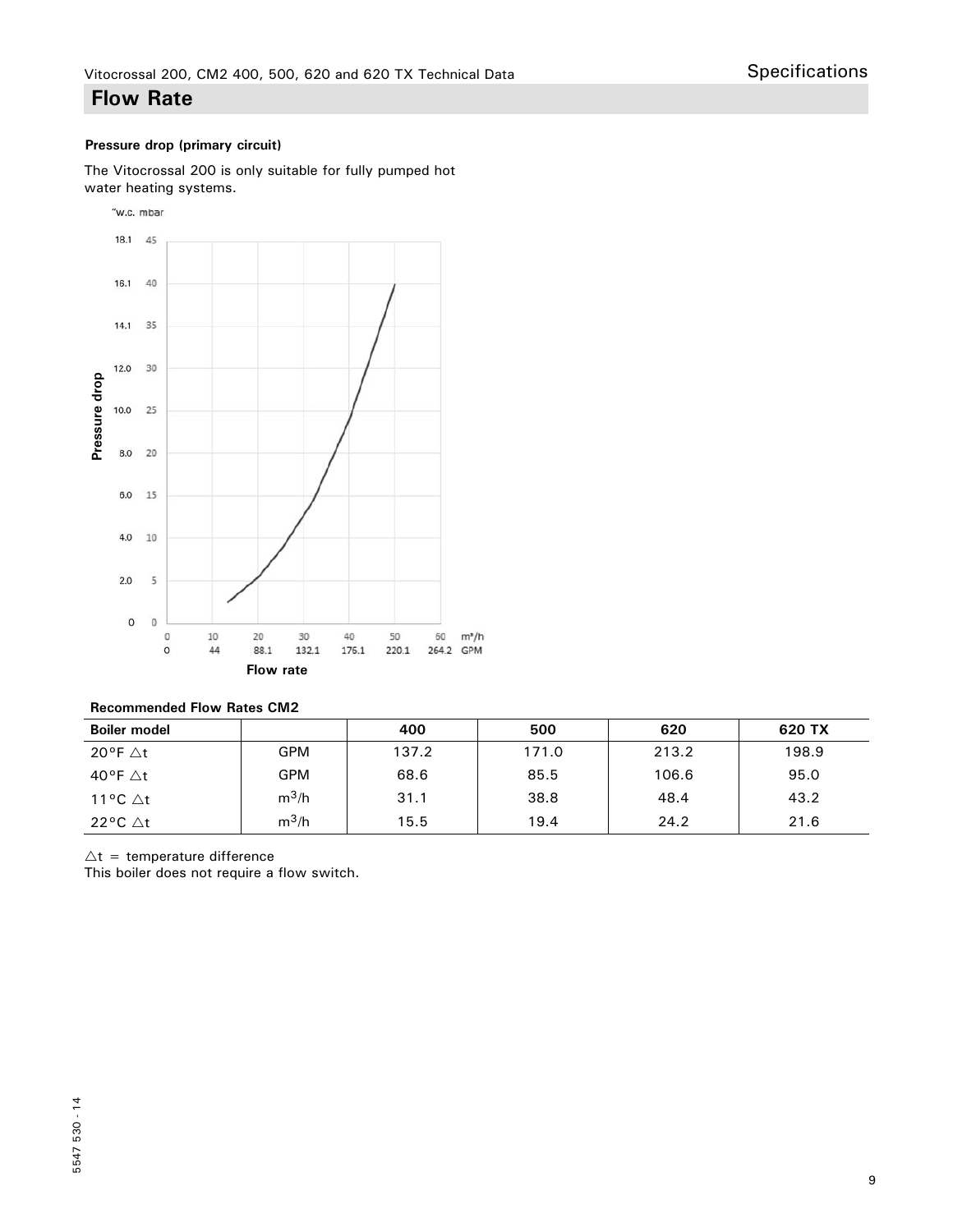## **Cylinder Burner** Specifications

#### **Specifications**

| <b>Boiler Model CM2</b>      |                | 400                   | 500            | 620                   | 620 TX                  |
|------------------------------|----------------|-----------------------|----------------|-----------------------|-------------------------|
| Voltage                      | V              | 120                   | 120            | 120                   | 120                     |
| <b>Frequency</b>             | <b>Hz</b>      | 60                    | 60             | 60                    | 60                      |
| <b>Power consumption NG</b>  |                |                       |                |                       |                         |
| at max. input                | W              | 540                   | 700            | 900                   | 801                     |
| at min. input                | W              | 54                    | 60             | 60                    | 60                      |
| <b>Power consumption LPG</b> |                |                       |                |                       |                         |
| at max. input                | W              | 467                   | 590            | 700                   | 623                     |
| at min. input                | W              | 59                    | 68             | 60                    | 60                      |
| Version                      |                | modulating            |                |                       |                         |
| <b>Dimensions</b>            |                |                       |                |                       |                         |
| Length (overall)             | in. $(mm)$     | 39 (990)              | 39 (990))      | 42 (1070)             | 42 (1070)               |
| Width                        | $in.$ ( $mm$ ) | $22\frac{1}{4}$ (565) | 24% (620)      | 24% (620)             | 24% (620)               |
| Height                       | in. $(mm)$     | $21\frac{1}{4}$ (540) | 20 (525)       | $24\frac{1}{2}$ (622) | 241/ <sub>2</sub> (622) |
| Weight<br><b>Burner</b>      |                | 75 (34)               | 90(41)         | 93 (42)               | 93 (42)                 |
|                              | $lb.$ (kg)     |                       |                |                       |                         |
| Min. gas supply pressure     |                |                       |                |                       |                         |
| Natural gas                  | "w.c.          | 4                     | 4              | $\overline{4}$        | $\overline{4}$          |
| Liquid propane gas           | "w.c.          | 10                    | 10             | 10                    | 10                      |
| Max. gas supply pressure     |                |                       |                |                       |                         |
| Natural gas                  | "w.c.          | 14                    | 14             | 14                    | 14                      |
| Liquid propane gas           | "w.c.          | 14                    | 14             | 14                    | 14                      |
| <b>Gas connection</b>        | <b>NPT</b>     | $1\frac{1}{4}$        | $1\frac{1}{4}$ | $1\frac{1}{4}$        | $1\frac{1}{4}$          |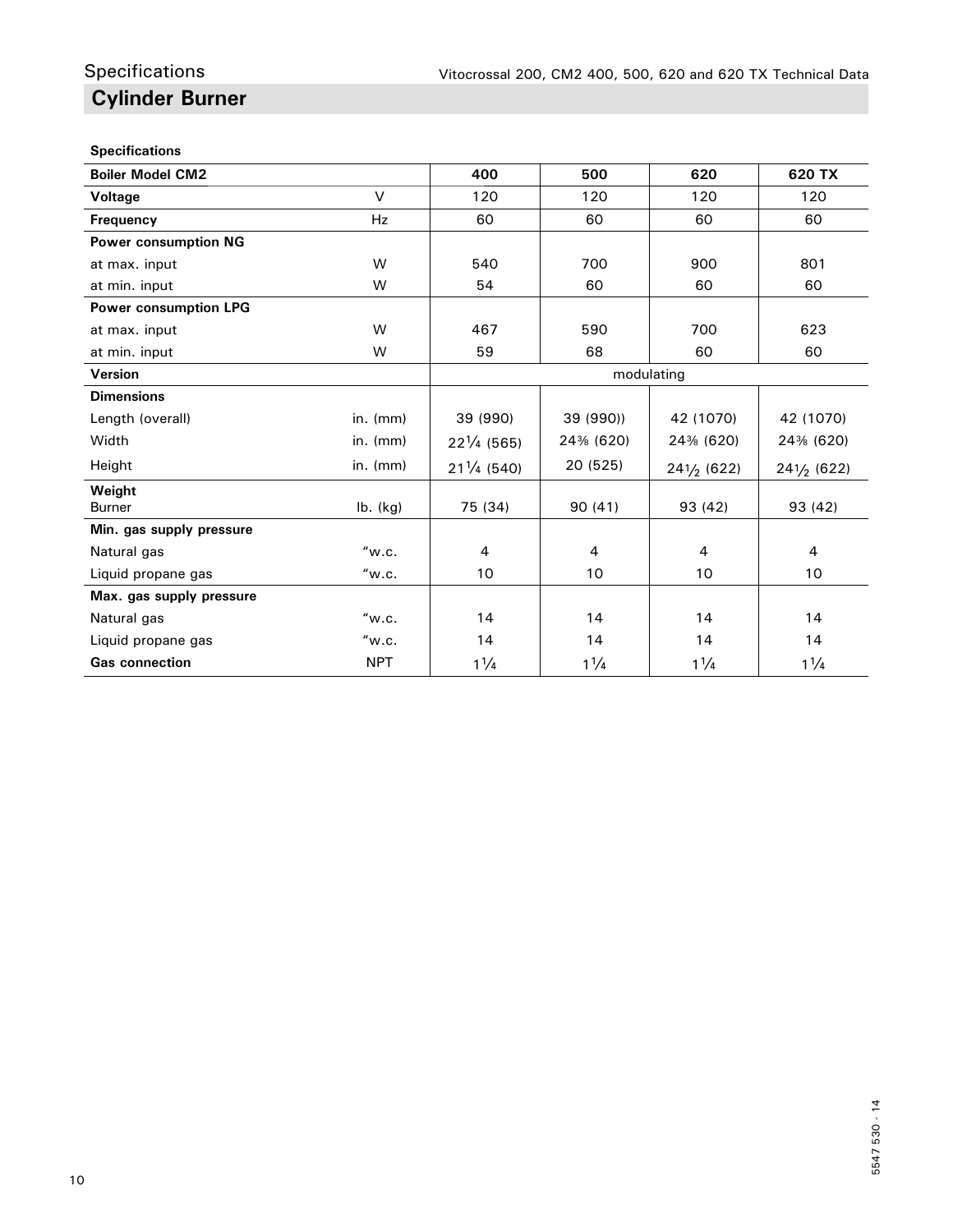#### **CM2 pre-mix cylinder burner 400/500/620/620 TX**





#### **Legend**

- A Burner frame
- B Air pressure switch 1
- C Air pressure switch 2
- D Display and programming unit
- $(E)$  Gas valve
- $\circled{F}$  Gas supply pipe
- G Gas pressure switch
- $H$  Rotary damper with servomotor (400, 620 and 620 TX only)
- I Gas pipe
- J Manual shut-off valve
- $(\mathbb{K})$  Venturi mixing pipe
- L Gas fan
- M Burner gauze assembly
- N Ignition electrodes
- O Ionization electrode
- P Ignition unit
- Q Burner control unit
- R Mains filter unit with contactor

| <b>CM2 Boiler model</b> |            | 400                   | 500       | 620                   | 620 TX                |
|-------------------------|------------|-----------------------|-----------|-----------------------|-----------------------|
| a                       | in. $(mm)$ | 20 (506)              | 20 (506)  | 20 (506)              | 20 (506)              |
| b                       | in. (mm)   | 39 (990)              | 39 (990)  | 42 (1070)             | 42 (1070)             |
| C                       | in. (mm)   | $22\frac{1}{4}$ (565) | 24% (620) | 24% (620)             | 24% (620)             |
| d                       | in. $(mm)$ | 211/4 (540)           | 20% (525) | $24\frac{1}{2}$ (622) | $24\frac{1}{2}$ (622) |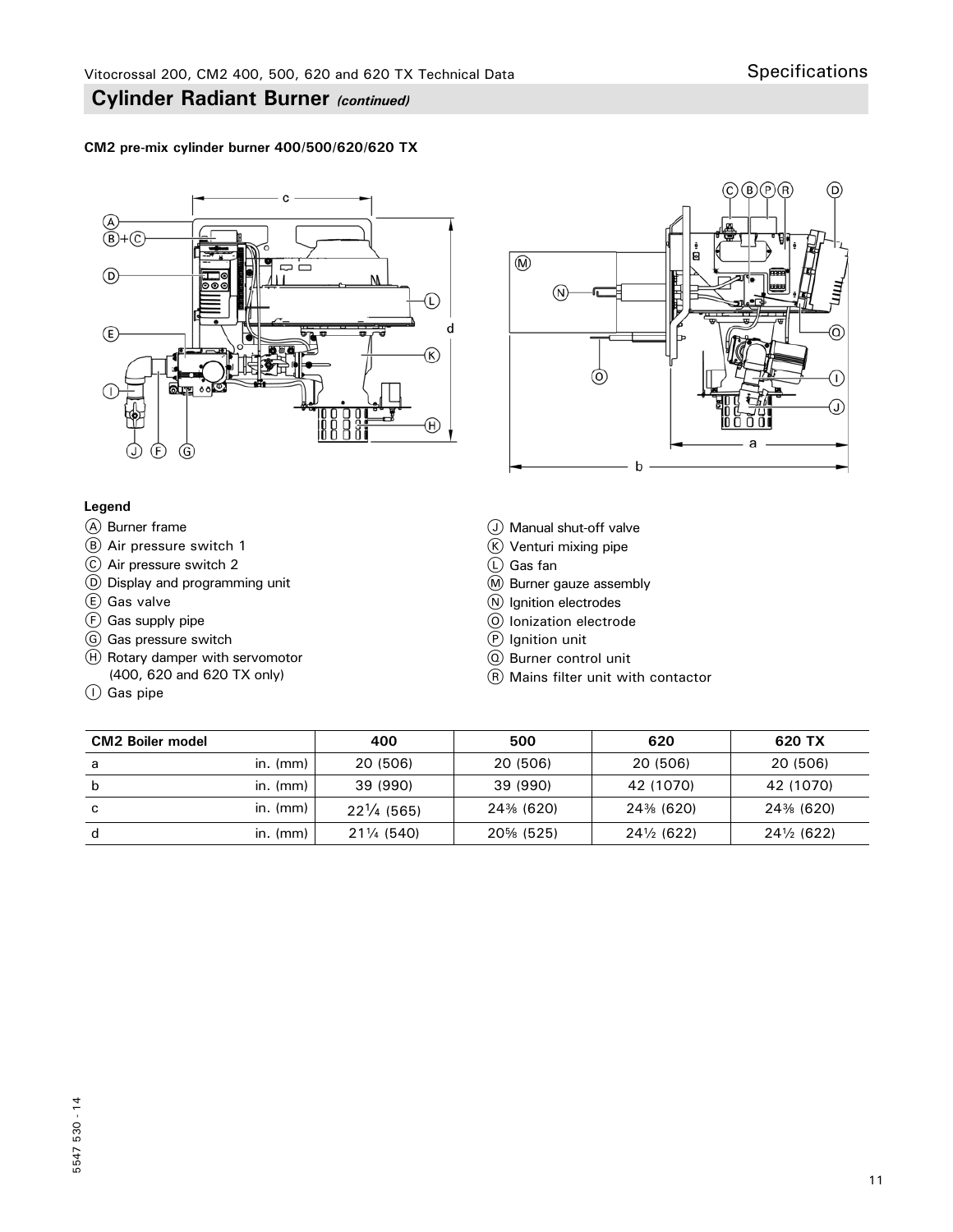## **Standard Equipment Specifications**

Boiler body with fitted mating ANSI flanges and gaskets to all connectors and fitted protective crate, plus flue gas collector collar.

| <b>CM2 Boiler model</b>                                     | 400 | 500 | 620 | 620 TX |
|-------------------------------------------------------------|-----|-----|-----|--------|
| Thermal insulation                                          |     |     |     |        |
| Cylinder burner                                             |     |     |     |        |
| Boiler control unit (see boiler control alternatives below) |     |     |     |        |
| Boiler coding card                                          |     |     |     |        |
| <b>Technical documentation</b>                              |     |     |     |        |
| Combustion air intake kit                                   |     |     |     |        |
| Junction box                                                |     |     |     |        |

Installation fittings for standard equipment includes:

- low water cut-off
- safety header (c/w 75 psig pressure relief valve, air vent and pressure gage)
- drain valve
- product documentation
- combustion air intake kit
- NG to LPG conversion kit

## **Boiler Accessories**

- Motorized flue gas damper (for cascade venting system)



Refer to the common venting flue vent damper Installation Instructions.

## **Boiler Control Alternatives**

#### **For single boiler systems**

Vitotronic 300 (type GW6B) Single Boiler Operating Mode Outdoor reset control for stand alone operation, for modulating water temperature and mixing valve control for a maximum of 2 heating circuits with mixing valve and additional Vitotronic 200-H, type HK1B for 1 or 3 additional heating circuits with mixing valve.

#### **For single-boiler or multiple-boiler installations**

Custom control panels for residential or commercial applications are designed and manufactured by Viessmann to suit any customer's specific requirements. Custom control panels can integrate features such as pool heating, hot tub heating, snow melting, telephone tie-in, integration with Building Management Systems, as well as several other functions. Please inquire.

**For multi boiler systems (up to 8 boilers CM2 boilers)** Vitotronic 300 (type GW6B) Lead boiler + Cascade Operating mode

Outdoor reset control for cascade operation in conjunction with a Vitotronic 300 GW6B operating in lag boiler mode, with mixing valve control for a maximum of 2 heating circuits with mixing valve and additional Vitotronic 200-H, type HK1B for 1 or 3 additional heating circuits with mixing valve.

Vitotronic 300 (type GW6B) Lag boiler Operating mode for modulating boiler water temperature in conjunction with a Vitotronic 300 GW6B operating in lead boiler + cascade mode.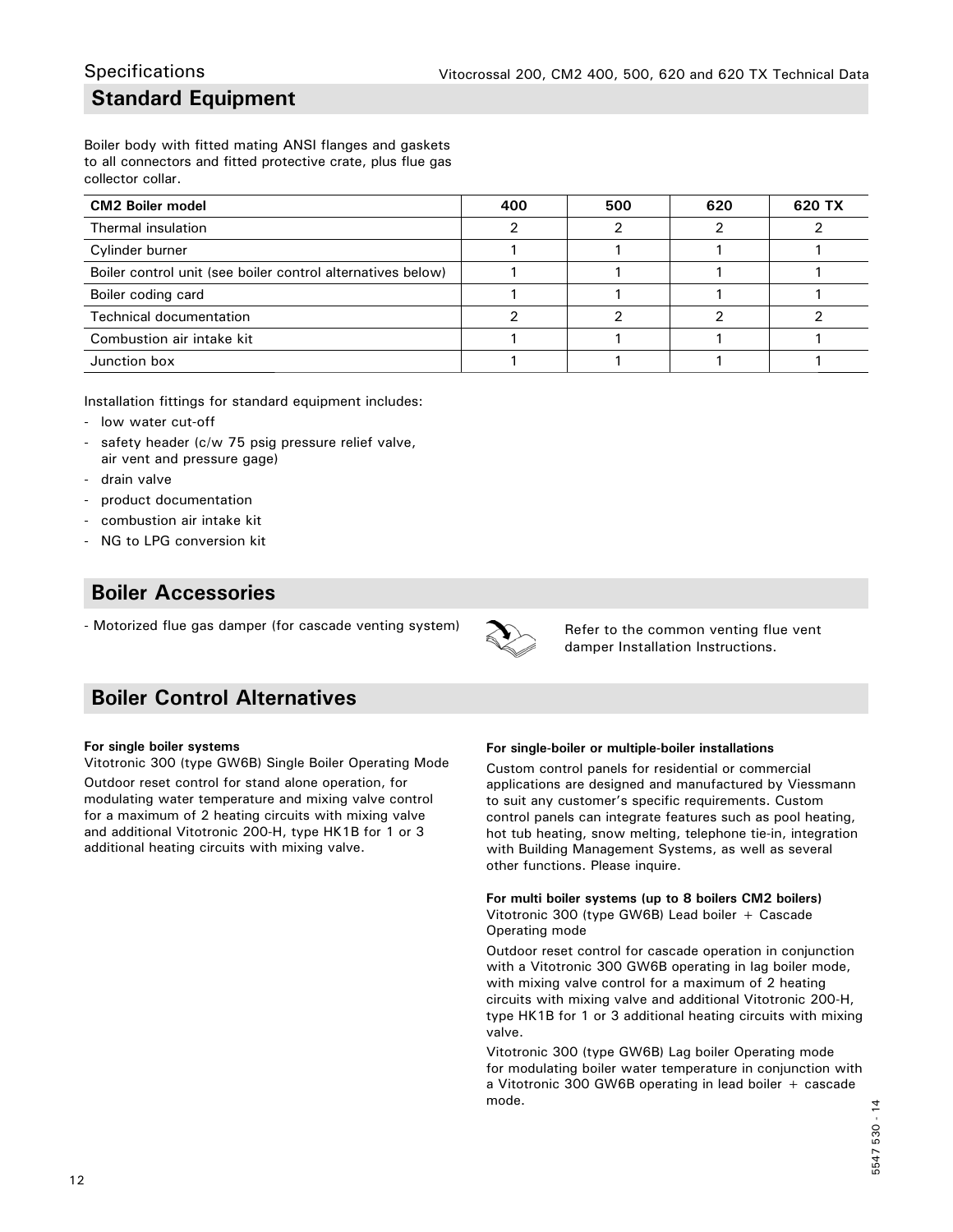

**Note:** The 'amount of condensate" and the "flue gas temperature gross" graphs are independent of each other.

#### **Condensate and its disposal**

During the operation of the boiler, the amount of condensate to be expected can be read from the above diagram.

The values given are approximate amounts occurring under practical conditions. Not included in the diagram is the amount of condensate occurring in the vent pipe and chimney system. The condensate from the chimney system can be collected together with the condensate from the heating boiler and be disposed of into a floor drain. The condensate will be between 3 and 4 on the pH scale. If local building requirements demand neutralizing the condensate before disposal, contact Viessmann Manufacturing Company Inc. for a correctly sized neutralization tank. The treated condensate will show pH values of between 6.5 and 9 and can then be disposed of into the waste water system.

#### **Design notes regarding draining condensate**

The condensate drain to the sewer connection must be able to be inspected.

Route it with a gradient and equip the pipe with a P-trap; also provide suitable facilities for taking samples. The bottom drain should be located below the anti-flooding level of the flue gas collector box.

Condensate drains must only be made from corrosion resistant materials (e.g. fibre reinforced hoses). Never use any galvanized materials or those containing copper or black iron for pipes, connectors, etc.

Install a P-trap in the condensate drain to prevent flue gases from escaping.

Ensure that the domestic drainage systems are made from materials which are resistant to acidic condensate such as:

- Stoneware pipes
- $\blacksquare$ Hard PVC pipes
- $\blacksquare$ PVC pipes
- $\blacksquare$ PE-HD pipes
- п PP(s) pipes
- $\blacksquare$ ABS/ASA pipes
- Stainless steel pipes
- Borosilicate pipes

#### **Burner adjustment**

Matrix cylinder burner tested at operating temperature and adjusted in the factory.

#### **Venting options**

PP(s) (Polypropylene) flue gas/fresh air system for room air independent operation (sealed combustion), and PP(s) flue gas for room air dependent operation are tested to ANSI Z21.13 - CSA 4.9 - 2000 standards and are certified together with the Vitocrossal 200 boiler as a constructional unit.

The Vitocrossal 200 boiler may also be vented using an special stainless steel, single-wall, (UL listed for category IV).

The boiler may be vented horizontally through the side wall or vertically through the roof.

For a more detailed description of the direct vent and single-wall vent system, please refer to the Vitocrossal 200 Installation Instructions venting section.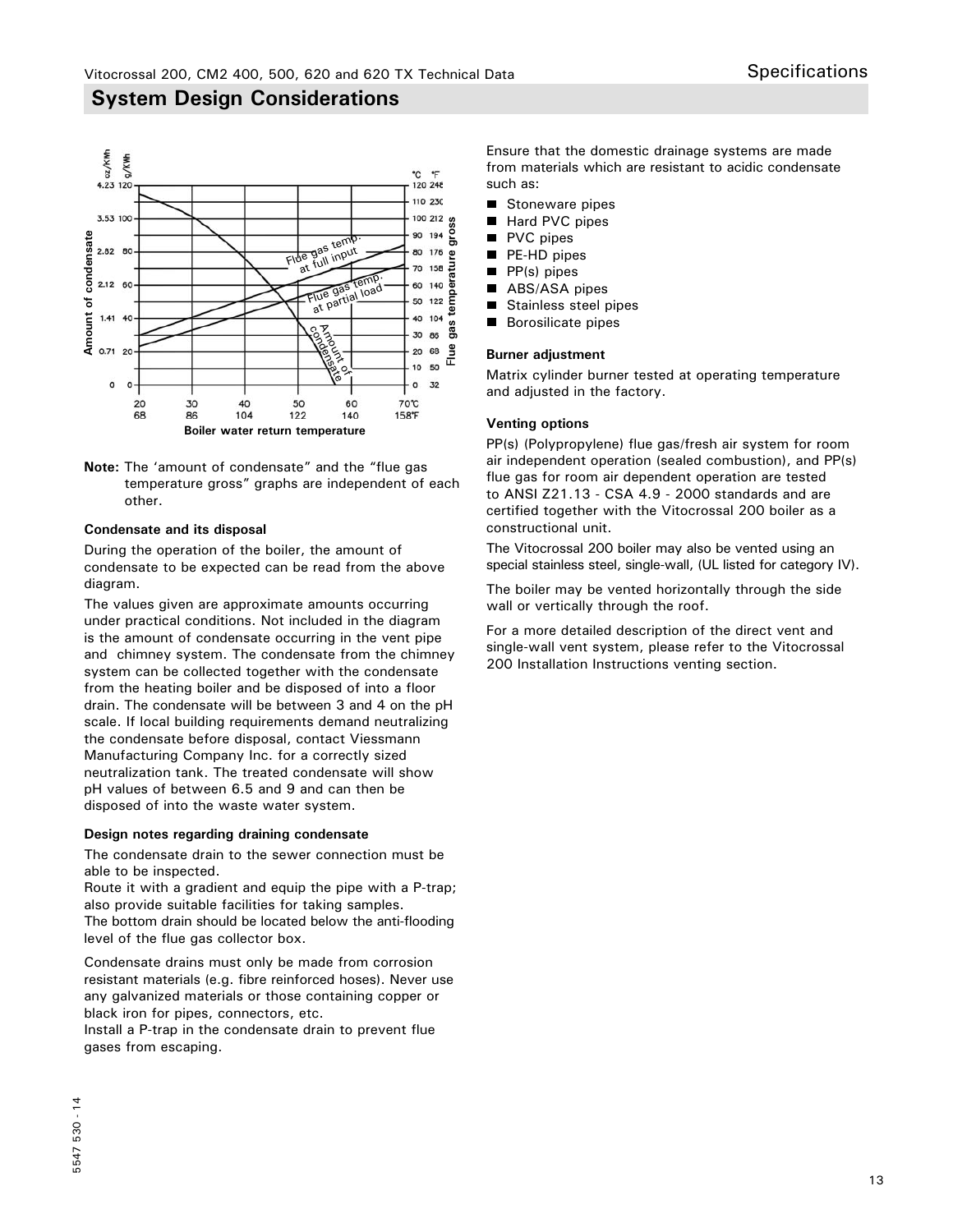## **System Design Considerations** *(continued)* **Specifications**

Use ULC S-636 / UL 1738 certified venting systems for category IV boilers. The following vent system suppliers may be contacted for assistance in designing the appropriate stainless steel venting system for Vitocrossal 200 CM2 boilers.

For sealed combustion systems that are vertically vented, a Viessmann vacuum relief damper may be needed to protect the vent system against vacuum conditions. This very rare occurrence can happen when a boiler is firing at maximum capacity and the burner cycle is suddenly interrupted.(ie. power failure) For more information on this device, or questions specific to your application, please consult with the vacuum relief damper installation instructions or contact your local Viessmann representative.

| M&G / Duravent                    | <b>ICC</b> - Industrial Chimney Co. |
|-----------------------------------|-------------------------------------|
| www.duravent.com                  | www.icc-rsf.com                     |
| <b>Selkirk Canada Corporation</b> | Z-Fex U.S. Inc.                     |
| www.selkirkchimney.com            | www.z-flex.com                      |
| Jeremias Inc.                     | Van-Packer Co. Inc.                 |
| www.jeremiasinc.com               | www.vpstack.com                     |
| <b>Security Chimneys</b>          | Enervex Inc.                        |
| International Ltd.                | (formerly Exhausto)                 |
| www.securitychimneys.com          | www.enervex.com                     |
| Metal-Fab Inc.<br>www.mtlfab.com  |                                     |

#### **System layout**

The boiler max. water temperature limit is factory set to 203°F (95°C).

To minimize piping losses of the system, however, Viessmann recommends that the radiation and domestic hot water production in the system be designed for a 158°F (70°C) boiler supply water temperature.

#### **Combustion air supply**

The boiler must not be located in areas or rooms where chemicals containing chlorine, bromine, fluorine, or other corrosive chemicals are stored. Examples include bleach, refrigerants, paint, paint thinner, hair spray, cleaning solvents, water softener salt, etc. The combustion air must not be contaminated with any amount of the above mentioned chemicals.

Boiler should never be installed in areas where excessive dust, high humidity, or risk of frost exist. Ensure adequate ventilation and supply of fresh combustion air.

#### **Boiler operation in marine environments (damp, salty coastal areas):**

The service life of the boiler's exposed metallic surfaces, such as the casing and fan housing, is directly influenced by proximity to damp and salty marine environments. In such areas, higher concentration levels of chlorides from sea spray, coupled with relative humidity, can lead to degradation of the exposed metallic surfaces mentioned above. Therefore, it is imperative that boilers installed in such environments not be installed using direct vent systems which draw outdoor air for combustion. Such boilers must be installed using room air dependent vent systems; i.e. using room air for combustion. The indoor air will have a much lower relative humidity and, hence, the corrosion will be minimized.

Consult your local Viessmann sales representative with uncertainties in regard to a suitable boiler installation location.

This boiler/burner unit needs clean fresh air for safe operation. Provisions for combustion and ventilation air must be made at time of installation. For gas or propane installations, use the "Natural Gas Installation Code CAN/ CSA-B149.1 or B149.2" (Canada), or "National Fuel Gas Code ANSI Z223.1" (USA), and/or provisions of local codes.

The sizing methods outlined in the aforementioned codes should be used when installing a round duct to supply combustion air from the outside.

#### **Warranty**

Our warranty does not cover damages resulting from the following:

- Operation with contaminated fill and supplementary feed water
- Operation with contaminated combustion air
- Exposing the boiler to pressures and temperatures higher than its certified rating

See warranty sheet for details.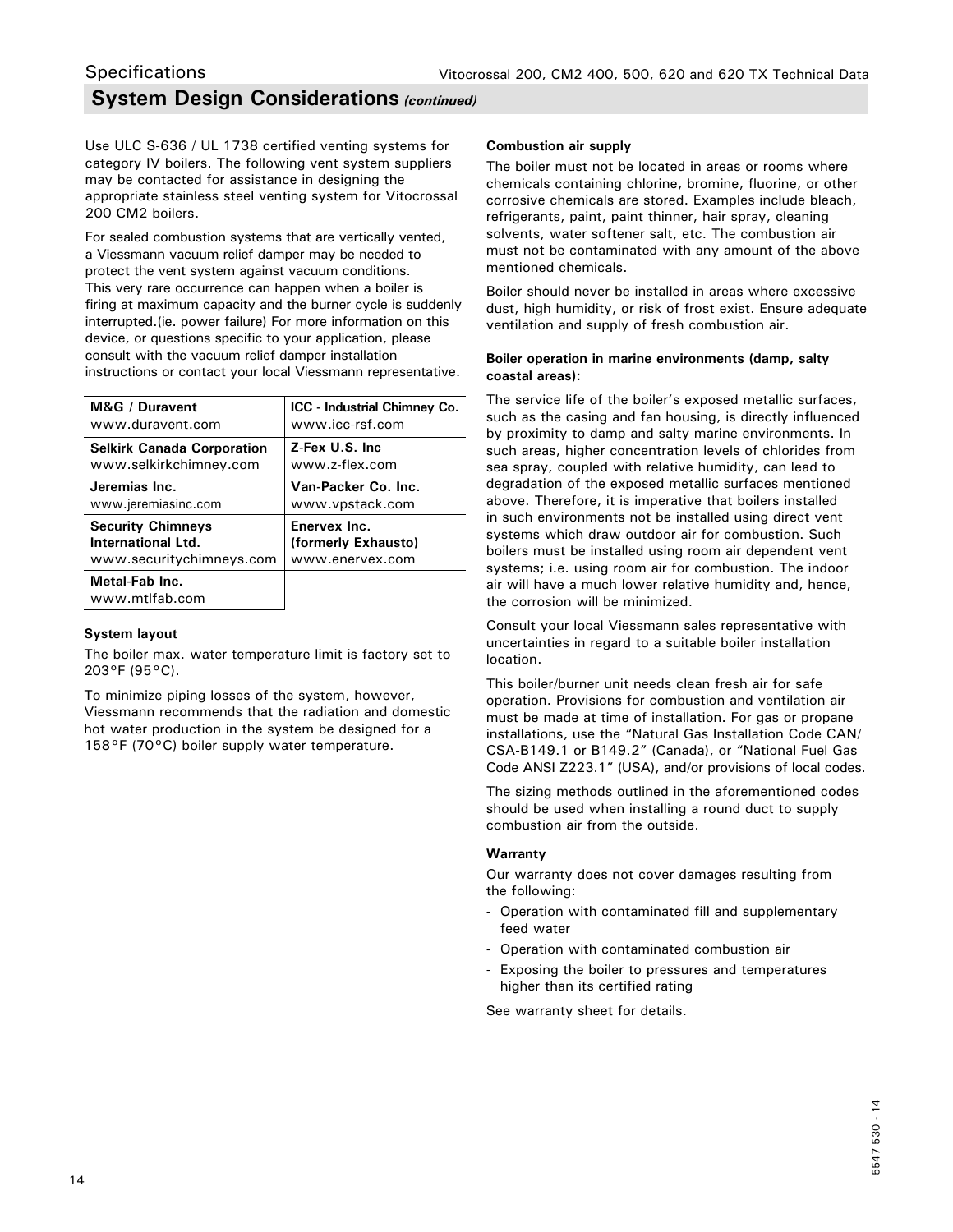### **System Design Considerations** *(continued)*

#### **Water quality**

Treatment for boiler feed water should be considered in areas with known problems, such as where a high mineral content and hardness exist. In areas where freezing might occur, it recommended that an antifreeze be added to the system water for protection against freezing. Please adhere to the specifications given by the antifreeze manufacturer. Do not use automotive silicatebased antifreeze. Please observe that an antifreeze/water mixture may require a back flow preventer within the automatic water feed and influence components such as diaphragm expansion tanks, radiation, etc. A 40% antifreeze content will provide freeze-up protection to -10°F (-23°C). Do not exceed 50% antifreeze mix ratio and do not use antifreeze other than specifically made for hot water heating systems.

|                     | Total output (MBH)   Total Hardness (ppm as ca CO <sub>3</sub> ) |
|---------------------|------------------------------------------------------------------|
| $> 1$ Total $< 680$ | < 200                                                            |
| $> 680$ to $< 2050$ | $<$ 150                                                          |
| > 2050              | $\langle$ 2                                                      |

The pH value of the heating water should be between 8.2 and 9.5

#### **Oxygen diffusion barrier under floor tubing**

The boiler warranty does not cover pressure vessel failure resulting from corrosion caused by the use of underfloor plastic tubing without an oxygen diffusion barrier. Such systems without oxygen diffusion barrier must have the tubing separated from the boiler with a heat exchanger. Viessmann always recommends the use of underfloor plastic tubing with an oxygen diffusion barrier.

#### **Boiler/burner start-up**

Vitocrossal 200, CM2 boilers with Viessmann cylinder burners does not require start-up by Viessmann.

#### **Sound attenuation**

Please consult a professional engineer who is specialized in noise attenuation for advice.

The burner/boiler systems, circulation pumps and other auxiliary equipment used in heating systems generate noise.

This noise is transferred from the boiler room via floorboards, ceiling and walls to neighboring rooms and via the flue gas system as well as the ventilation air and exhaust air apertures into other rooms and into the open, where they may cause a nuisance.

To avoid this from happening, additional protective measures may be required which should be considered at the design stage.

Subsequent measures to reduce noise nuisance frequently require extensive effort and expenditure.

#### **Airborne noise attenuation**

Frequently, modern boilers are equipped with silencer hoods or sound insulated ventilation air inlet housings.

For larger systems, it may be necessary to route the ventilation air through a sound-insulated channel, in order to avoid a noise nuisance outside the building. Flue gas silencers are generally only required where higher noise protection measures are called for. Whether or not a flue gas silencer is required can be predicted only with some difficulties, because of the complexity of the creation and propagation of flame noise, the interaction between the burner, boiler and the flue gas system as well as the operating mode (flue gas system operating with positive or negative pressure).

It is advisable, therefore, to assess the noise emission into the neighborhood and to consider the sound pressure level measured at the flue gas system outlet. It should be considered at the planning stage whether silencers might become necessary later.

In planning for its possible use, it is important that sufficient space for the flue gas silencer is available behind the boiler. Good engineering practice mandates that the exhaust pressure drop of the silencer be included in the vent size calculation.

#### **Anti-vibration measures**

Anti-vibration supports can be field supplied as an economical and effective solution to combat noise generated.

When sizing such supports, take the entire operating weight of the boiler system and, when using longitudinal anti-vibration brackets, the condition of the supporting surface into consideration.

Effective anti-vibration measures are particularly important when installing boilers into an attic. Flexible couplings may be used to physically separate the combustion equipment from the building.

These should be installed into the boiler flow, return and safety pipe and as near as possible to the boiler. Also insulate any braces or hanging arrangements, if installed, against sound/vibration transmission to the building.